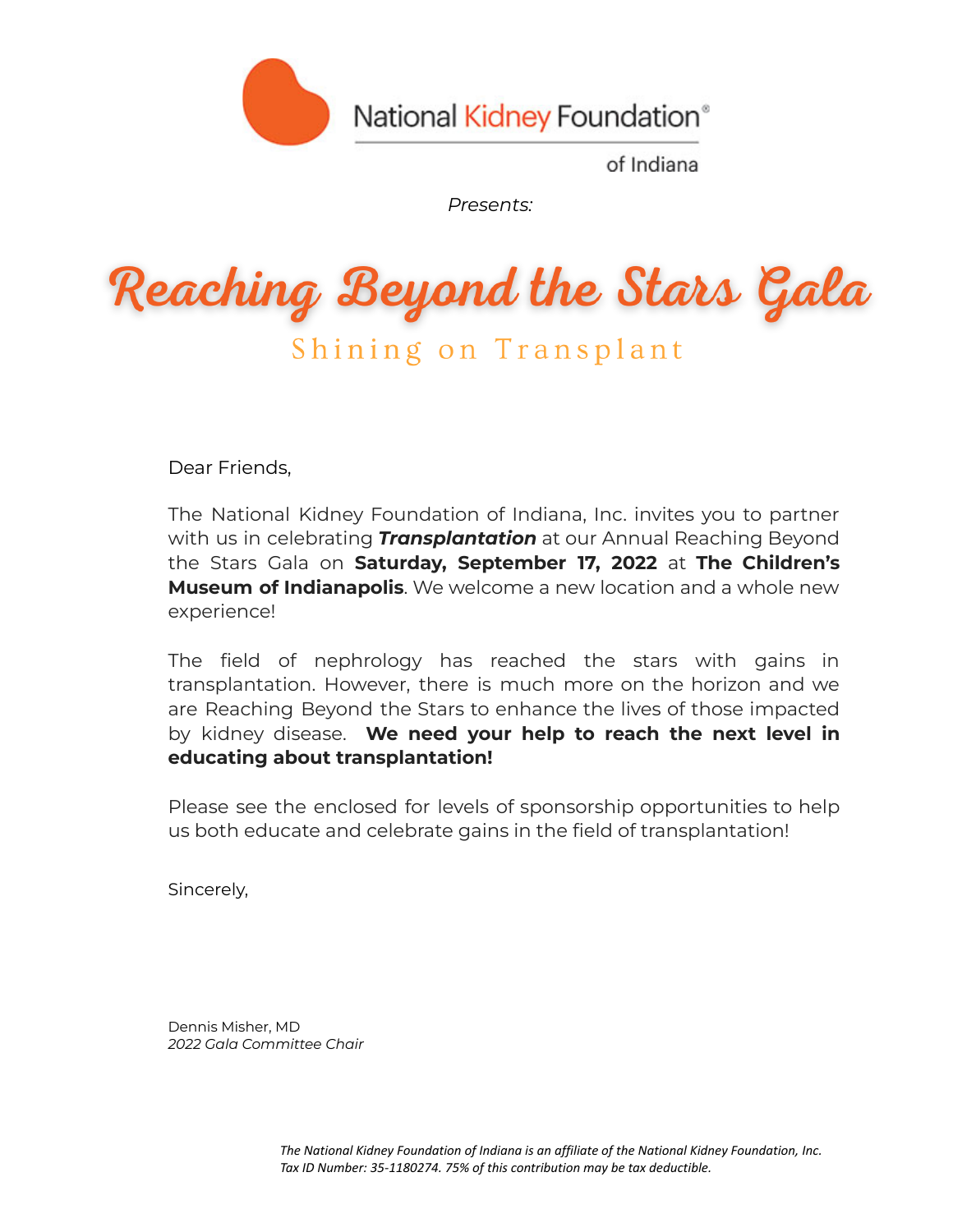

of Indiana

*Presents:*

## Reaching Beyond the Stars Gala Shining on Transplant

## 2022 Sponsorship Menu

| <i><b>*Transplant</b></i><br><b>Triumph</b><br>(\$10,000)                   | <i><b>*Distinguished</b></i><br><b>Donation</b><br>(\$5,000) | *Education<br><b>Exemplar</b><br>( \$2,500) | *Notable<br><b>Nephrology</b><br>( \$2,000] | *Kidney<br><b>Kinship</b><br>( \$500.00] |
|-----------------------------------------------------------------------------|--------------------------------------------------------------|---------------------------------------------|---------------------------------------------|------------------------------------------|
| Gift for your guests at<br>tables                                           |                                                              |                                             |                                             |                                          |
| Logo on all promotional<br>material (save the dates,<br>invitations)        |                                                              |                                             |                                             |                                          |
| Logo on GiveSmart<br>Auction website and on<br>every attendee's phone       |                                                              |                                             |                                             |                                          |
| Complimentary drink<br>tickets for 20 quests at<br>registration             |                                                              |                                             |                                             |                                          |
| (2) Social media thank<br>you mention with<br>company click-through<br>line |                                                              |                                             |                                             |                                          |
| Full page ad in event<br>program                                            | 1/2 page ad in event<br>program                              |                                             |                                             |                                          |
| Logo printed in event<br>program                                            | Logo printed in<br>event program                             | Logo printed<br>in event<br>program         |                                             |                                          |
| Ad on slideshow                                                             | Small Company<br>logo on slideshow                           | Name listed in<br>slideshow                 | Name listed in<br>slideshow                 | Name listed in<br>slideshow              |
| Two Tables of 10 guests<br>each                                             | 1 table of 10 guests                                         | 1 table of 10<br>guests                     | 1 table of 10<br>guests                     |                                          |
| Table Signage                                                               | Table Signage                                                | Table Signage                               | Table Signage                               | Table Signage                            |







*The National Kidney Foundation of Indiana is an affiliate of the National Kidney Foundation, Inc. Tax ID Number: 35-1180274. 75% of this contribution may be tax deductible.*